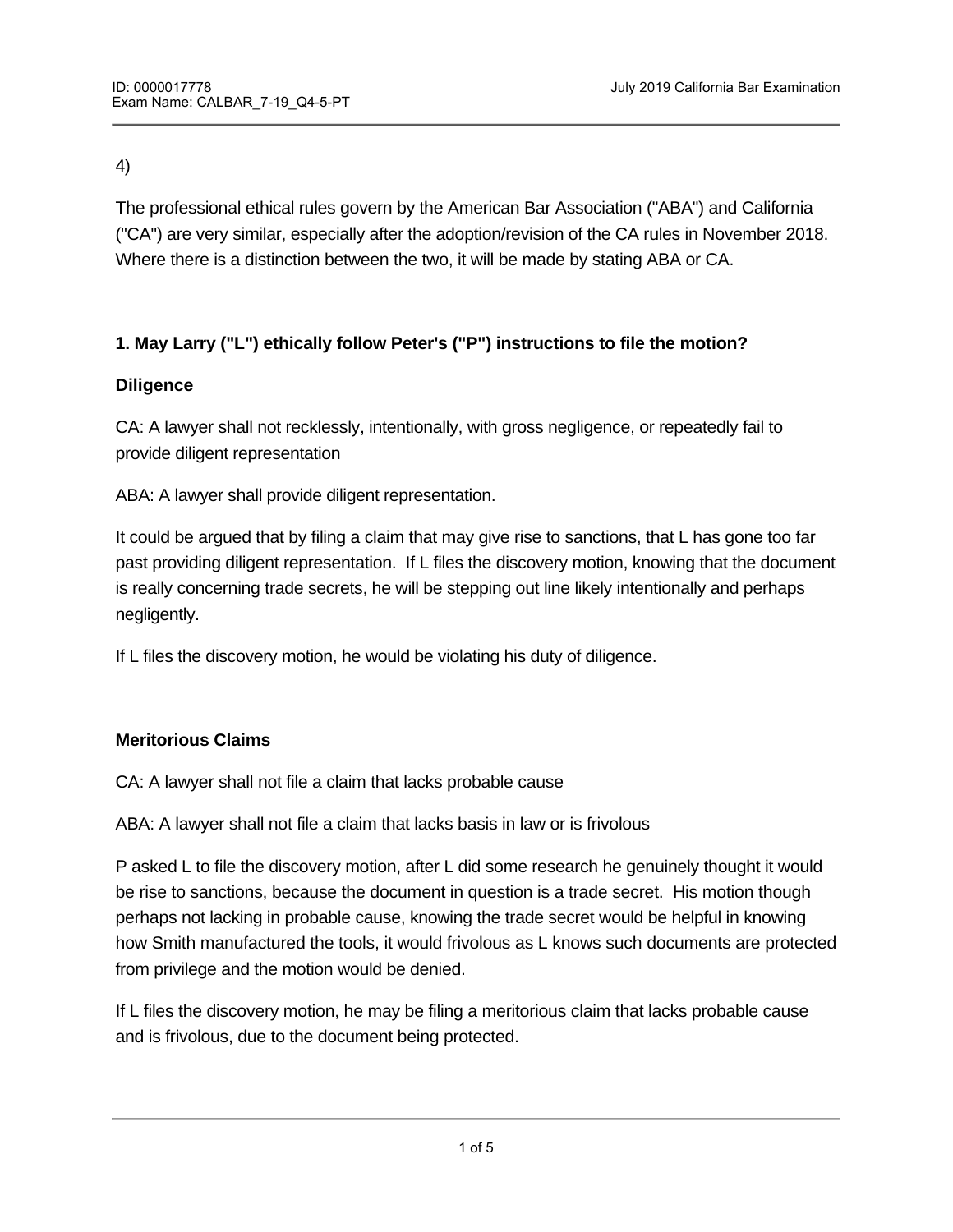#### **Responsibilities of a managerial partner or supervising lawyer**

A managing partner or supervising lawyer shall have the responsibilities to ensure all lawyers in the firm as well as nonlegal staff follow the professional rules. Should the managing partner or supervising lawyer find out that rules are not followed, managing partner or supervising lawyer shall not ratify that conduct and shall take remedial measures on violations of the professional rules.

P asked L to file the discovery motion even after L told P the motion would likely be denied and raise sanctions. It is P's job, as the supervising partner over L at ABC firm to ensure subordinate lawyers are following the professional rules. If it is found that filing the motion is a violation of the rules and P demanded that L do it anyway, P will be violating his ethical duties for ratifying and directing L's actions.

P would likely be violating his ethical duties for L's ethical violations.

### **Responsibilities of a subordinate lawyer**

A subordinate lawyer shall follow the directions of a supervising lawyer, however, not when the directions would violate any of the professional rules.

Even though a superior told L to file the motion, if doing so is in violation of the professional rules, L shall not file the motion. L's duty to the professional rules come before his loyalty to P the supervising partner at ABC. If L files the motion and it is found doing so is a violation of the ethical rules, then L would be liable for violating the rules even though he was directed too by a superior.

L would likely be violating his ethical duties.

### **2. What are L's obligation in relation to the damaging document?**

### **Client as an Organization**

A lawyer representing a client, owes his/her duties to the organization. If a lawyer reasonably believes that there is information or conduct that harm the organization, the lawyer must report the information to the organizations higher authorities. If the higher authorities fail to take action, under CA, lawyer may urge compliance, but has no obligation to reveal the information/conduct any further. Whereas under ABA, if the higher authorities fail to take action, a lawyer shall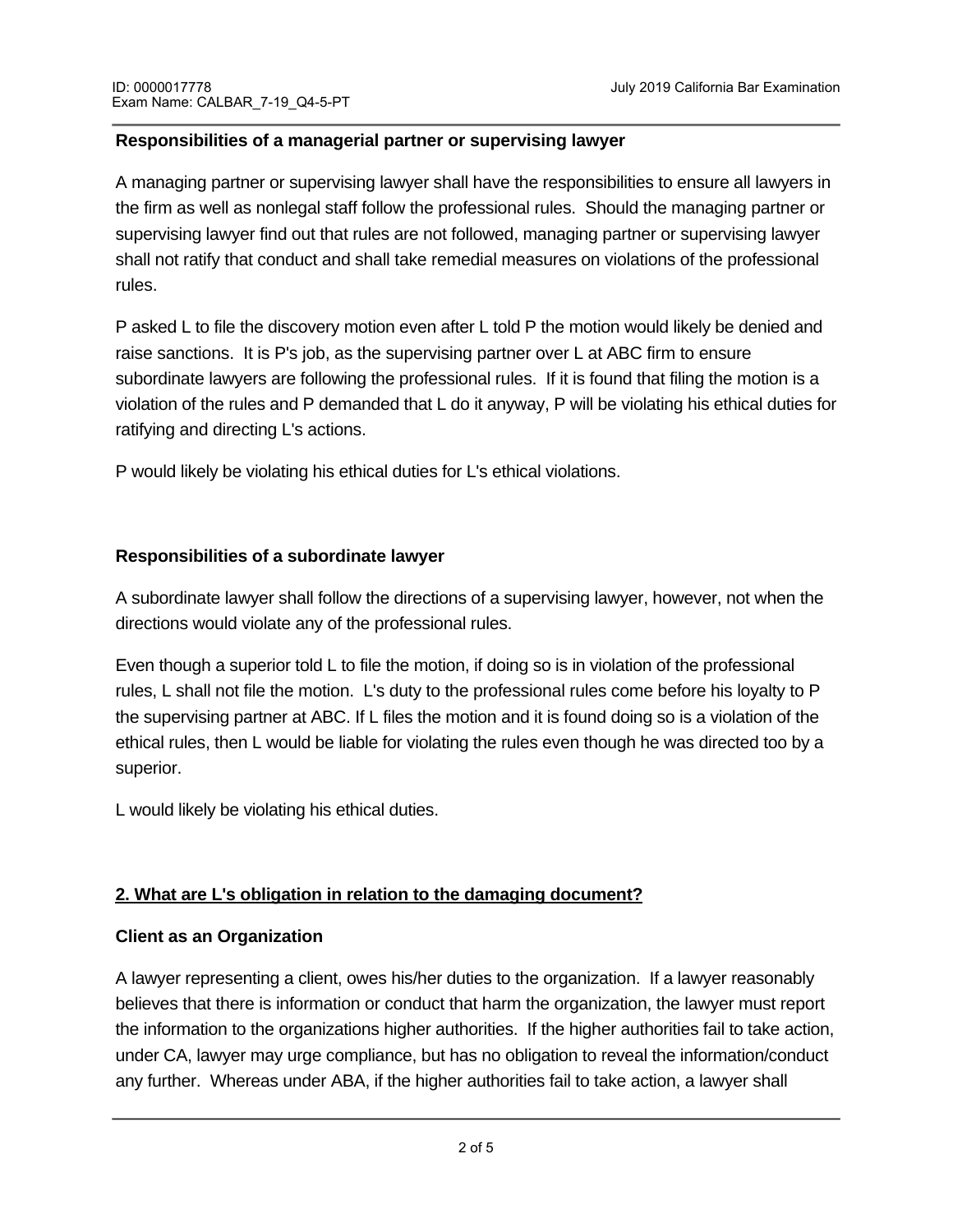reveal the information/conduct even to outside sources so as to protect the client, the organization.

L found the damaging document and it wold be his responsibility to report to a higher authority in Jones regarding the information. If Jones takes no action, then L really has no choice under CA, but to urge compliance. Under ABA, L could take the action further by revealing the information to outside sources if he reasonably believes it would protect Jones.

L has a duty to the organization to report that information learned, not doing so would be a violation of his ethical duties.

### **Fairness to 3rd Parties**

A lawyer has a duty to 3rd parties, including opposing counsel.

L's discovery of the damaging document would have to be released in discovery to XYZ firm, if there is genuinely no way to claim privilege, trade secrets, over breadth, etc. Claiming those other contentions not to produce the damaging document would be unfair to opposing counsel.

If L does not produce the damaging document to XYZ firm and misrepresents or lies on why, L will violate his ethical duties.

### **3. What ethical obligations must Larry respect with regard to XYZ's job offer?**

### **Conflict of interest**

A lawyer shall not represent a client whose interest would be directly adverse to that another client, or if representation would be materially limiting on lawyers obligation to former clients, current clients, third parties, or lawyers own interest, unless all clients give informed written consent. CA additionally requires written disclosures if lawyer knows a lawyer in the firm who has a financial, business, professional, personal, or legal relationship with a member or witness to the party. A lawyer may still represent even when there is a conflict of interest where clients have given written informed consent and lawyer believes can still represent with (1) competence and diligence; (2) not prohibited under law; and (3) the clients are not asserting a claim against each other.

If L accepted the offer from XYZ there would a conflict of interest as L personally and substantially participated in representing Jones while at ABC firm and XYZ firm is representing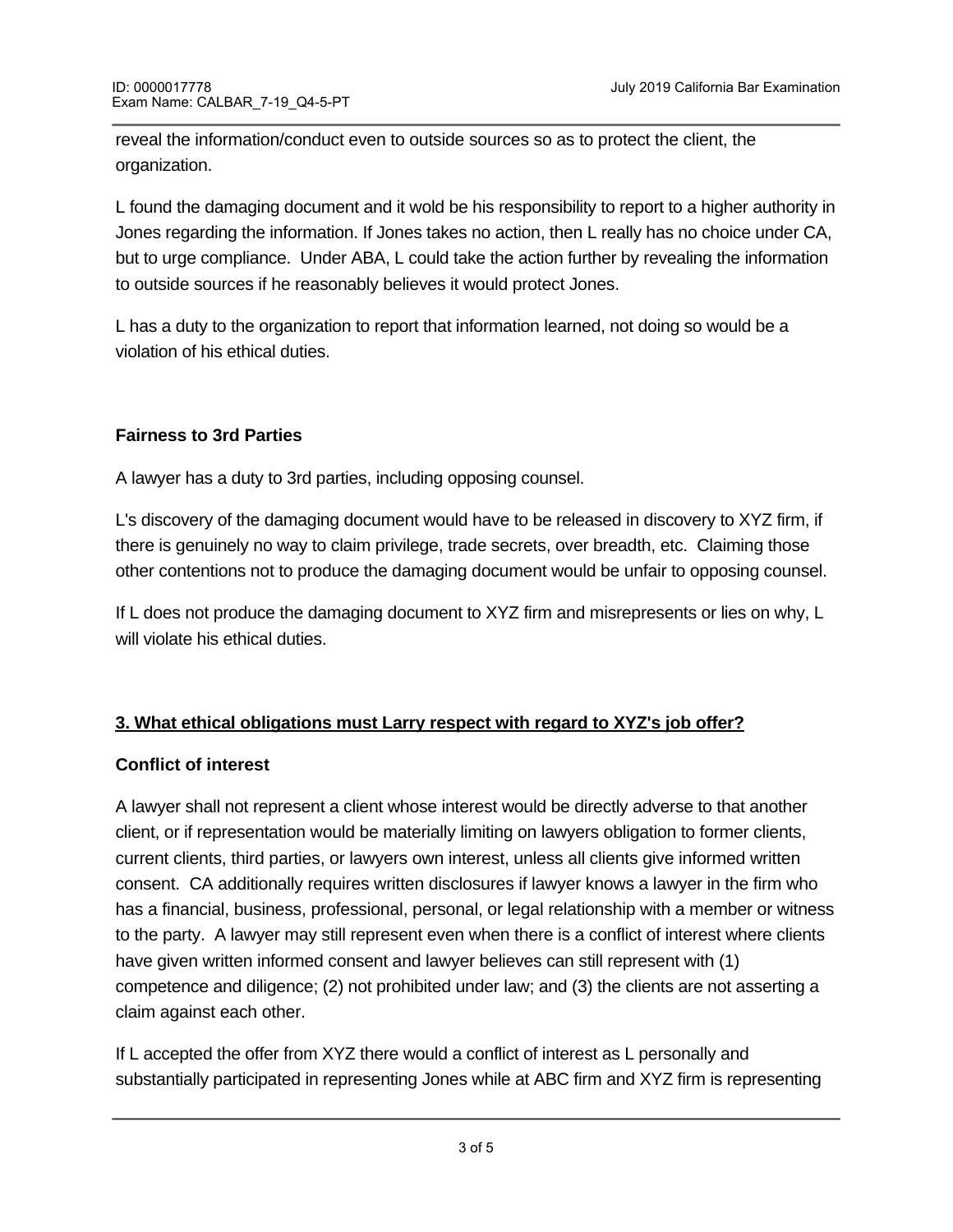Smith. Both Smith and Jones have a claim against each other. L could accept the job offer from XYZ, but he could not represent Smith, even with Jones' informed written consent as both parties have a claim against each other.

L would violate his ethical duties if he accepted XYZ's offer and represented Smith.

## **Former Clients**

A lawyer shall not represent a client whose claim is materially adverse to that of a former client, unless the former gives informed written consent (ABA, informed consent). Also, a lawyer shall not use any information of a former client to the former clients disadvantage.

Smith has a claim directly against Jones for failure to properly manufacture tools ordered by Smith. What L learned from representing Jones would be materially adverse to Jones, his former client.

L would violate his ethical duties if he accepted XYZ's offer and represented Smith.

### **Imputation to Firm**

A lawyer associated in a firm, shall not represent a client where any lawyer working in a solo practice would be prohibited (CA)/disqualified (ABA) from representing. Unless, the prohibition/disqualification is based on a personal interest of the lawyer. If the prohibition/disqualification is based on a former duty to a client, then shall (1) timely screened prohibited/disqualified lawyer and that lawyer shall not be given any part of the legal fees earned; (2) promptly notify former client. Additionally CA requires that the prohibited lawyer did not substantially and personally participate in the matter. And additionally, ABA requires that a certificate of compliance be given to the former client by the disqualified lawyer and a partner of the firm at regular intervals if requested by the former client.

If L accepted XYZ offer, XYZ would be imputed to L's substantial and personal participation in the matter of representing Jones. XYZ would have to timely screen L and L could not be given any legal fee earned from Smith. XYZ would also have to inform Smith.

L would violate his ethical duties if he accepted XYZ's offer and represented Smith.

Question #4 Final Word Count = 1332